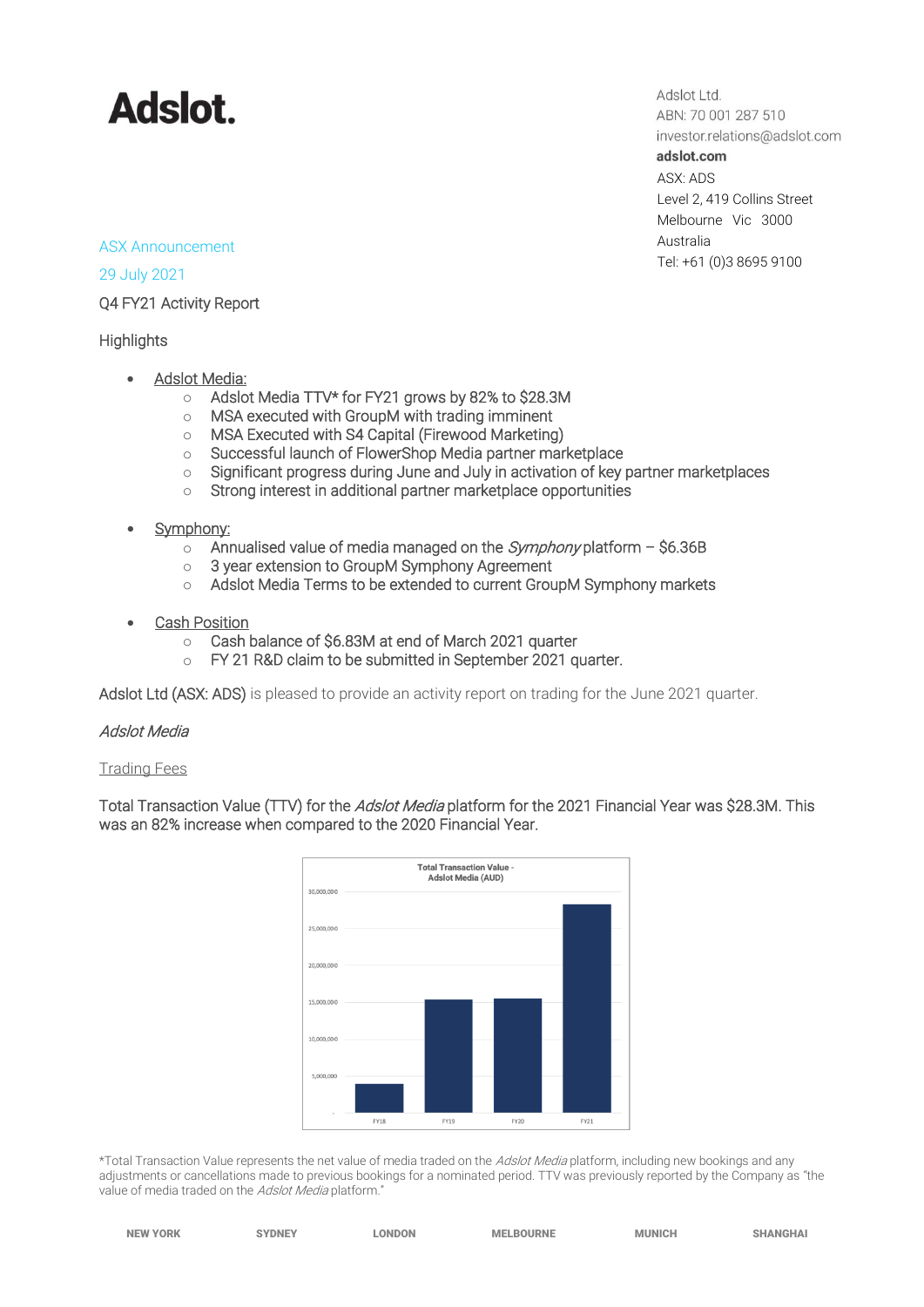TTV for the June 2021 quarter was \$4.95M, a decrease of 51% compared to the March 2021 quarter and an increase of 4% compared to the prior corresponding period. The lower than expected TTV for the June quarter was primarily due to the delays in expected trading from key partners for whom activation was anticipated during the quarter. These delays in trading included activity for partners who had traded during the March 2021 quarter but for whom further trading was constrained whilst custom features or partner marketplaces were completed and launched. The Company notes that significant progress was made on the activation of these partner marketplaces during the period of June and July 2021 and expects trading activity growth to commence during the September 2021 quarter.



Note: the June quarter TTV was comprised in part by trading activity data provided by clients themselves, rather than solely via direct integration to publisher ad servers,.

#### Volume of Trades

The total number of trades from all advertisers during the 2021 Financial Year was 2,010. This represented a 60% increase on the number of trades for the 2020 Financial Year and an increase of 183% when compared to the 2019 Financial Year. The continued growth in the total number of trades represents the continuing wider adoption of the *Adslot Media* platform in markets around the world.

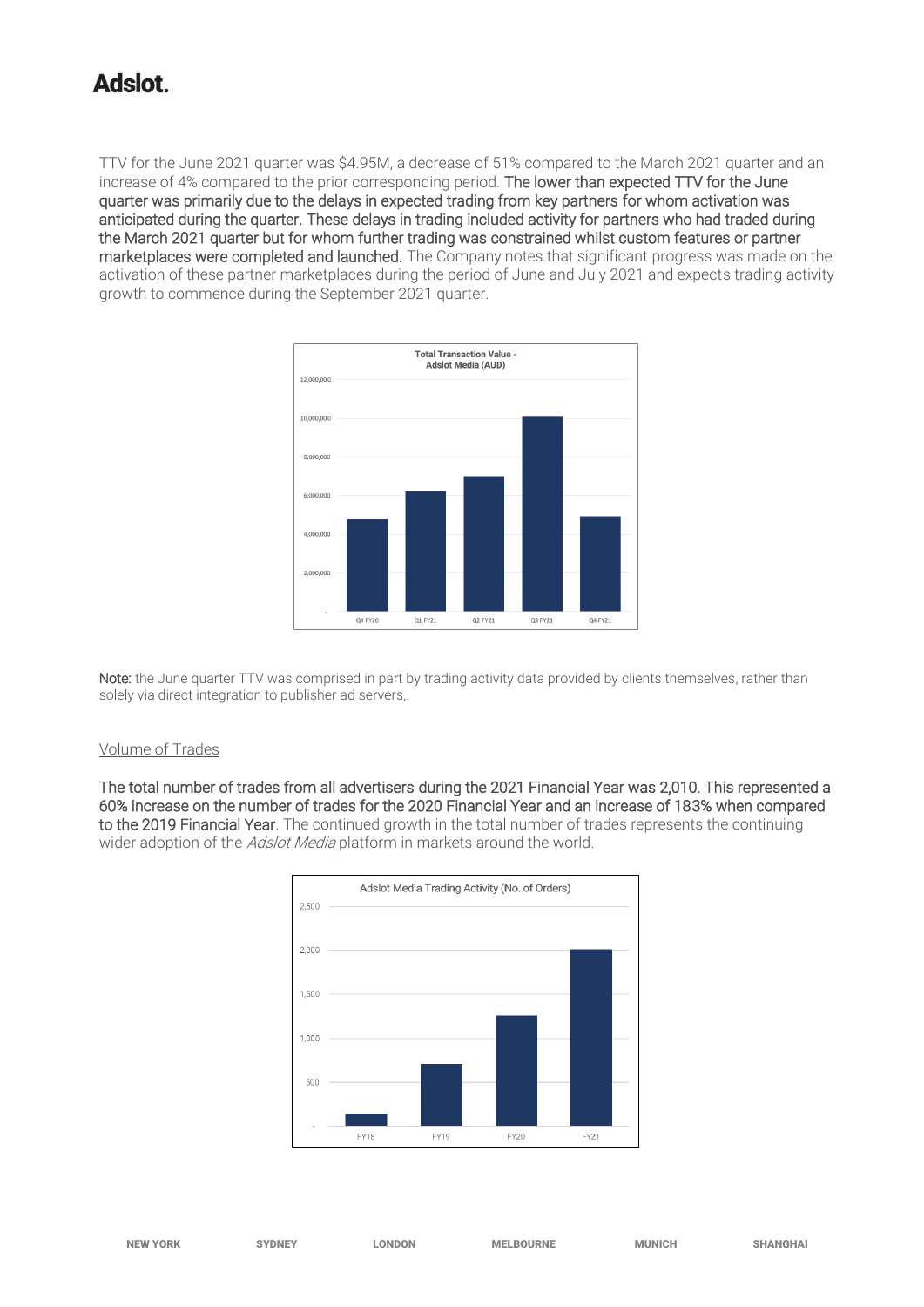The total number of trades across the June 2021 quarter was 499, representing a 7% increase QoQ and a 76% increase when compared to the prior corresponding period. This increase in the volume of trades, despite a decrease in the value of media traded, reflects a lower contribution in the quarter from the US market which traditionally features higher average trade values.



#### Agency (Buyer) Update

During the past four months, the Company has:

- Signed an MSA with GroupM, the world's largest media investment company, to enable the use of the Adslot Media platform as a component of GroupM's Premium Supply initiative. Trading under this agreement was originally anticipated to commence in the June quarter. Trading is expected to commence in the September 2021 quarter, and scale over future quarters.
- Signed an MSA with leading media company S4 Capital and its subsidiary agencies, Firewood Marketing and Media Monks for use of the Adslot Media platform.
- Successfully launched a custom, white-labeled, media marketplace for the fast-growing cannabis industry with partner FlowerShop Media. Publisher onboarding is underway and trading is expected to commence in the September 2021 quarter.
- Substantially advanced discussions with a currently-contracted US based agency holding company regarding the activation of a white-labeled marketplace for high value audiences.
- Seen recurring and consistent trading from European agencies via the integrated deployments of Symphony and Adslot Media.
- Improved the sales pipeline with strategic buyers in the US and other markets for use of the Adslot Media platform, either stand alone or as a white-labeled partner marketplace.

The Company continues to progress on its core strategic objective of executing and activating Master Service Agreements (MSAs) with the six largest global media agency holding companies. In summary, the Company's status with these six holding companies is as follows:

- Formal MSAs in place with four of the six largest global media agency holding companies (an increase of one);
- An active interim trading agreement with a fifth holding company; and,
- Ongoing discussions with the remaining sixth holding company.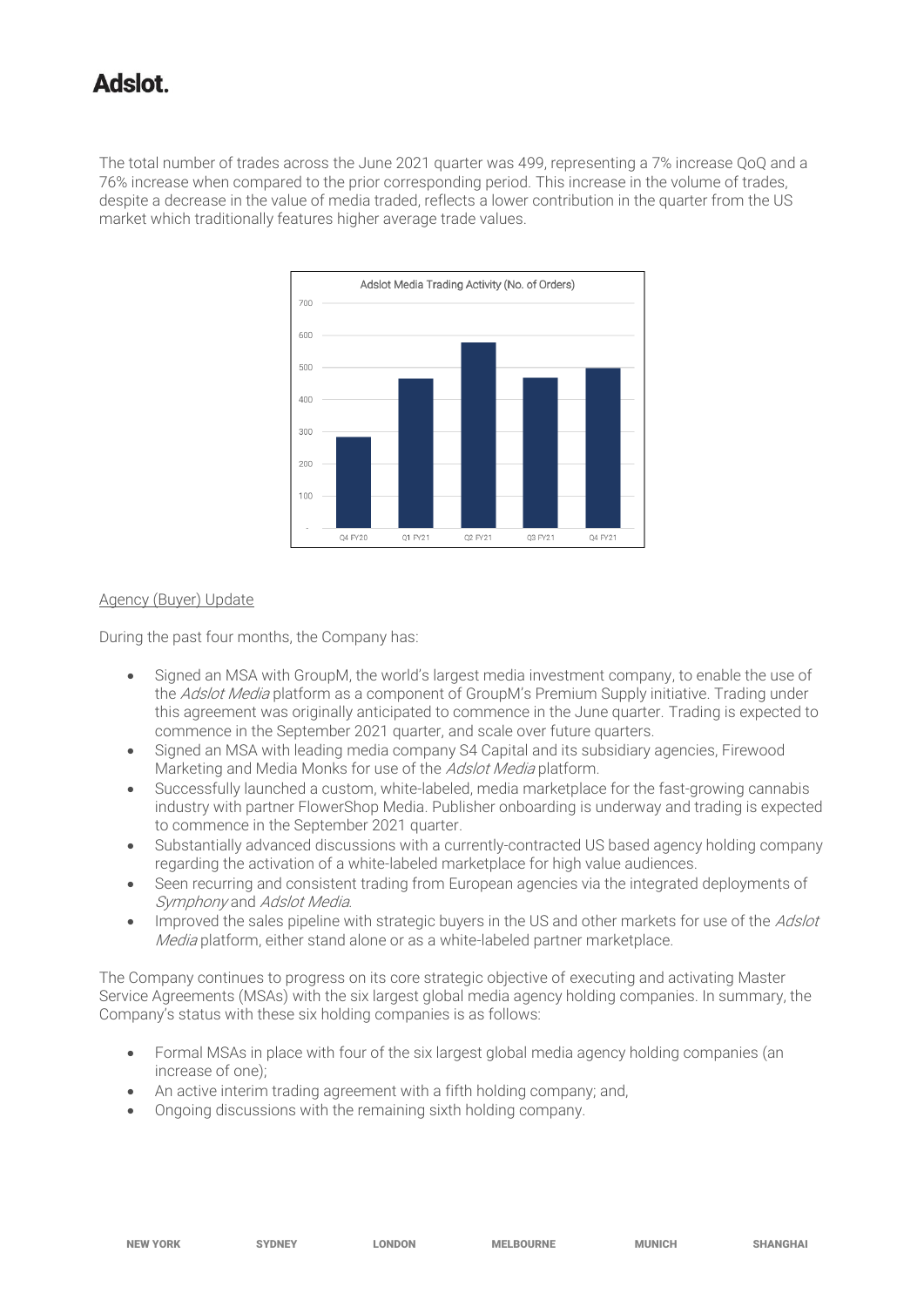#### Publisher (Seller) Update

During the June 2021 quarter, the Company continued to add additional premium publishers to the Adslot Media marketplace around the world. Prominent publishers added to the marketplace during the quarter include:

- Frommers iconic publisher of location guides and other travel content;
- Valnet a leading, US based, multi-vertical digital media publisher and owner of premium digital publications in verticals such as gaming and cinema;
- Global Finance Magazine a leading magazine for corporate finance professionals; and,
- *The Brag Media* an Australian entertainment publisher with brands including Rolling Stone Australia, The Brag and Tone Deaf.

#### Outlook: Partner Marketplaces

The Company has previously disclosed that one of the key emerging use cases for Adslot Media is the use of white-labeled and / or customised instances of the platform. This enables new or existing media marketplaces, powered by *Adslot Media* technology, to be created and managed by Adslot's partners rather than by the Company itself.

In this context, the Company anticipates a future in which the primary *Adslot Media* marketplace co-exists with a number of partner specific versions of the marketplace, some of which may feature specific functionality. The *Adslot Media* platform has been architected to manage this situation, including the ability for publishers to easily opt into multiple marketplaces without any duplication of effort.

The Company notes that in recent months it has seen a substantial increase in market interest in utilising versions of the Adslot Media marketplace to power new and existing media marketplaces. This interest has come from:

- Providers of niche media marketplaces, of which the announced FlowerShop Media marketplace is one example;
- Agency Groups, of which GroupM's use of the marketplace as a component of the Premium Supply initiative is one example; and,
- Ad Technology vendors looking to expand their capabilities to include direct to publisher media trading.

Based on the above the Company believes that a substantial component of the anticipated growth in trading activity over the next 12 months will come from activations of partner marketplaces on behalf of a diverse base of clients.

### Symphony Update

Total annualised media spend managed by *Symphony* for the March 2021 quarter was \$6.36 Billion, an increase of 4% when compared to the March 2021 quarter, and an increase of 9% when compared to the prior corresponding period.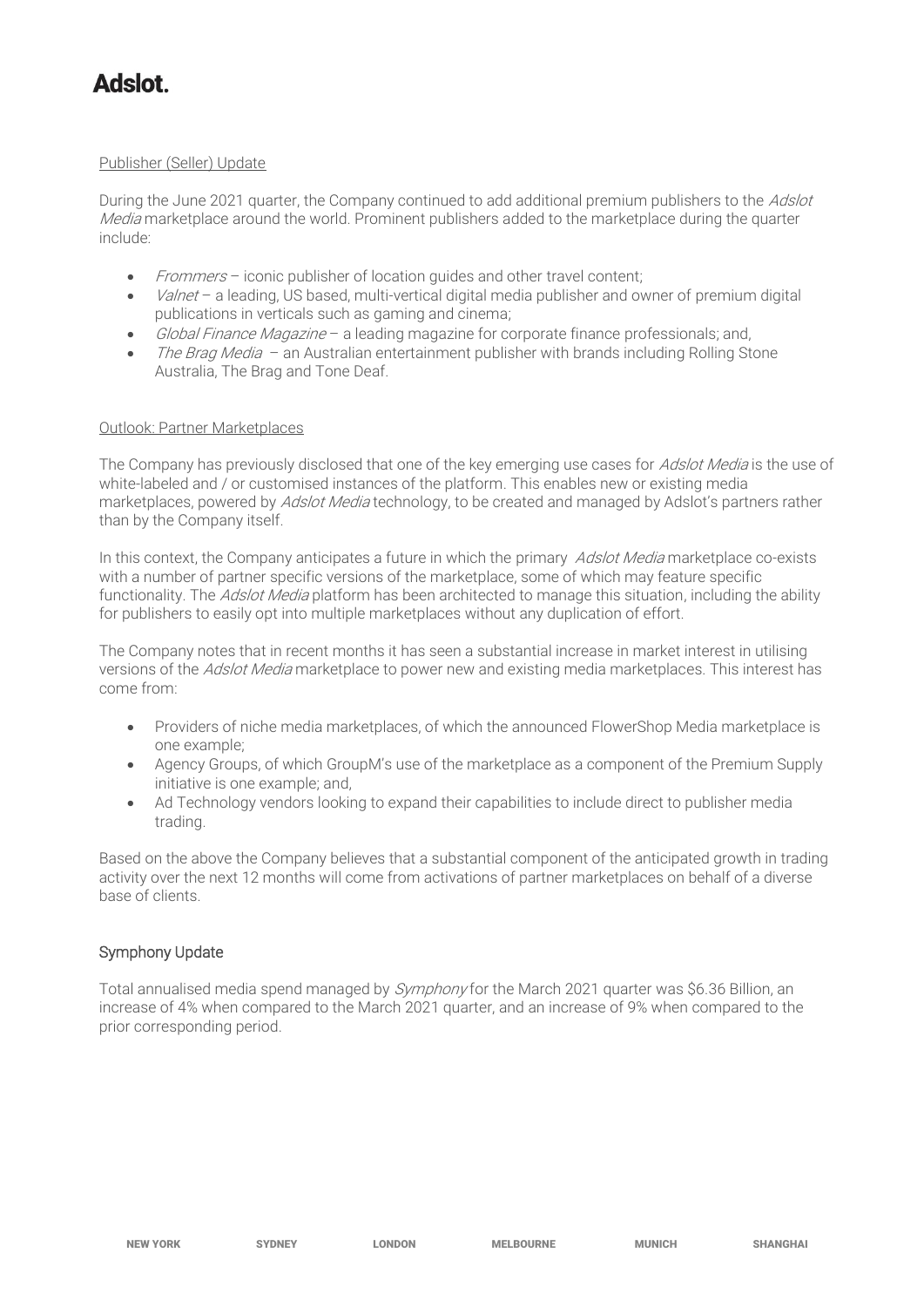

Note: Annualised Media Spend is calculated by multiplying the quarter's media spend by 4

During the June 2021 quarter the Company made encouraging progress on discussions with a number agency holding companies regarding potential multi-market deployments of Symphony. The Company anticipates further positive developments in these negotiations in the September 2021 quarter, however it anticipates that new market deployments would commence in early 2022 rather than the second half of calendar year 2021 as previously indicated.

#### Extension of GroupM Agreement:

The Company can confirm that it has concluded negotiations with GroupM regarding amendments to its multi-market Symphony Master Services Agreement first signed in August 2016. This amended agreement is expected to be signed imminently and will see an effective extension of the term of the MSA by no less than 3 years, until at least July 2024.

In addition, the amended agreement sees the extension of trading terms for the Adslot Media marketplace to any market where *Symphony* is deployed. These terms will enable GroupM markets using Symphony to access the integrated *Symphony - Adslot Media* solution without the need for commercial agreements at a local level. The Company anticipates that this will enable it to extend the successful integrated deployment of Symphony and Adslot Media in Austria to additional markets in the future.

### Quarterly Cashflow Commentary

Cash receipts from customers for the June 2021 quarter were \$3.34M, a decrease of \$0.67M or 17% on the previous quarter's receipts of \$4.01M.

Net cash outflows from operating activities for the quarter were \$0.26M, a \$.0.08M decrease in outflows on the previous quarter (March 2021: net cash outflow \$0.34M).

In the June 2021 quarter, total salary costs were \$2.66M, a decrease of \$0.08M or 3% on the previous quarter (\$2.75M). Total salary costs include Staff Costs and Intellectual Property (capitalised development salaries), excluding the R&D receipt (received in the March 2021 Qtr).

Outgoing cash payments during the quarter at \$4.79M represented a decrease of \$1.01M or 17% on the previous quarter (March 2021: \$5.80M, excluding capital raise costs). This was primarily driven by a decrease in publisher payments of \$1.36M on the previous quarter. The operating cash outflow included related party costs of \$0.14M for directors' remuneration.

The Company received \$0.19M in Grant receipts in the June 2021 quarter made up of USA Paychecks Protection Loan forgiveness of \$0.14M and JobKeeper payments of \$0.05M.

Cash at the end of the June 2021 quarter was \$6.83M.

| <b>NEW YORK</b> | <b>NONEY</b> | <b>LONDON</b><br>the contract of the contract of the contract of the contract of the contract of the contract of the contract of | <b>MELBOURNE</b> | <b>MUNICH</b> | <b>SHANGHAI</b> |
|-----------------|--------------|----------------------------------------------------------------------------------------------------------------------------------|------------------|---------------|-----------------|
|                 |              |                                                                                                                                  |                  |               |                 |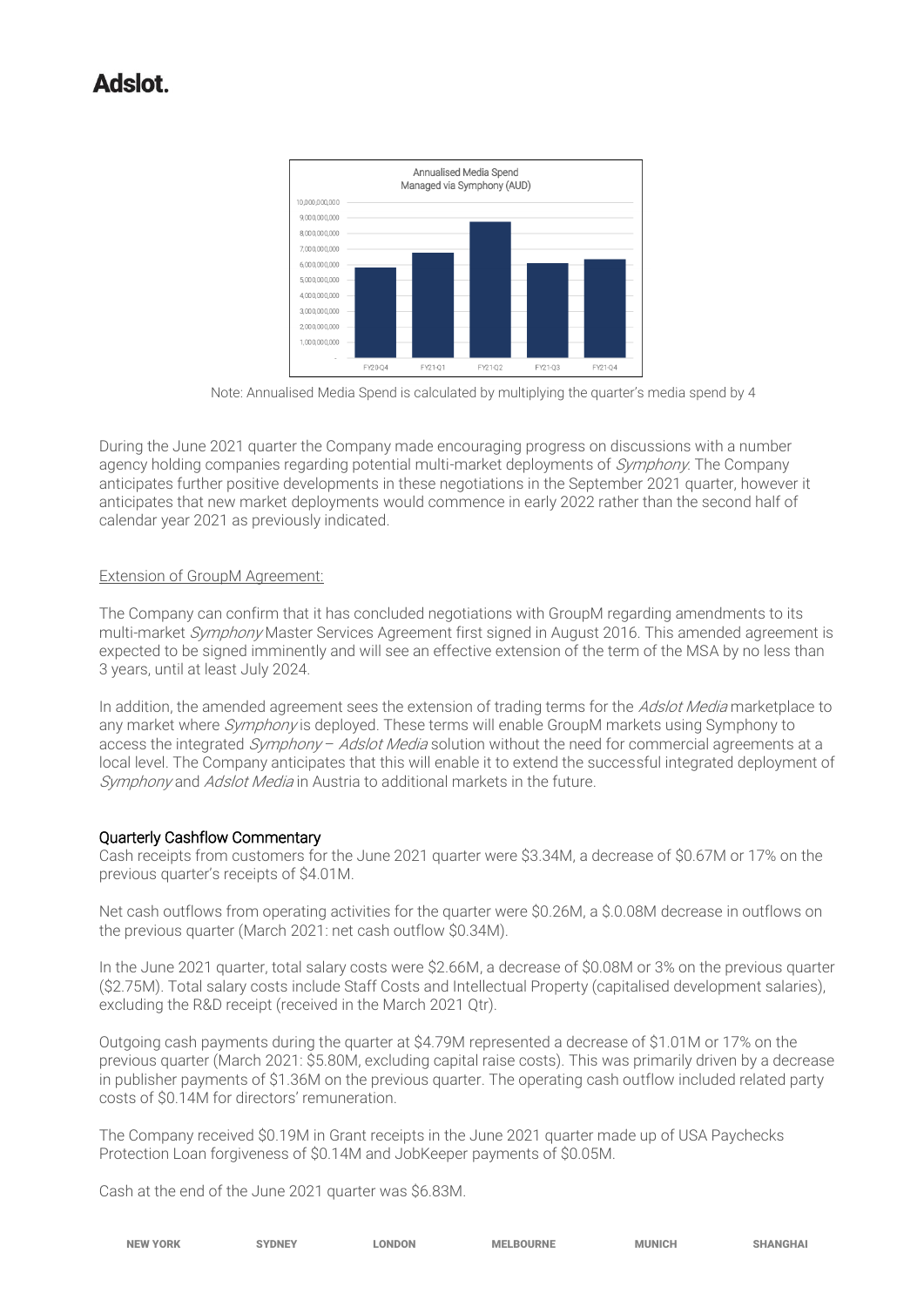#### Note on composition of Trading Fee Revenues:

Trading via the FlowerShop Media marketplace commenced in an initial manner during the March 2021 and June 2021 quarters, prior to the activation of the custom white-labeled marketplace in July 2021. Adslot trading fees for the initial trades booked via this marketplace were conducted on a fixed fee basis which equated to a lower than usual effective fee percentage. All trading in the FlowerShop Media marketplace from July 2021 will incur the standard, contracted percentage trading fees. It is also noted that the majority of trades via the FlowerShop Media Marketplace are via the 'direct' model. Over time, the proportion of 'clearing house' trades are expected to increase.

Under the 'direct' model, the Advertiser pays the Publisher directly and the Company receives the net Adslot fee from the Publisher, as opposed to where the Company acts as a clearing house for campaigns. Under this 'direct' model, cash receipts include the net fee from publishers only, with no associated publisher payment outflows.

- END -

For further enquiries, please contact:

Ben Dixon **Felicity Conlan** Chief Executive Officer **Chief Executive Officer** Chief Financial Officer Adslot Limited Adslot Limited

[investor.relations@adslot.com](mailto:info@adslot.com.au) investor.relations@adslot.com

#### About Adslot

Adslot's mission is to automate the trading of forward guaranteed display advertising, referred to as automated guaranteed. Our leading technology is a purpose built, global media trading platform. Adslot benefits a global community of media buyers and sellers, including media agencies, publishers and advertisers, by providing trading efficiencies and effectiveness made possible only via technology, and by doing so the basis on which the \$80B online display advertising industry will realise its full growth potential.

Adslot is a global organisation with operations in North America, Europe and Asia Pacific and is headquartered in Australia.

#### Future performance

This Announcement contains certain references to forecasts, estimates, assumptions and other forwardlooking statements and statements regarding the intent, belief or current expectations of The Company. The words "likely", "expect", "aim", "should", "could", "may", "anticipate", "predict", "believe", "plan" and other similar expressions are intended to identify forward-looking statements. Forward-looking statements, opinions and estimates provided in this Announcement are based on assumptions and contingencies which are subject to change without notice, as are statements about market and industry trends, which are based on interpretations of current market conditions. Forward-looking statements are provided as a general guide only and should not be relied upon as an indication or guarantee of future performance. This Announcement contains such statements, which are subject to risk factors associated with an investment in The Company. The Company believes that these statements are reasonable, but they may be affected by a range of variables which could cause actual results or trends to differ materially. Forward-looking statements involve known and unknown risks, uncertainties and assumptions and other important factors that could cause actual results, performance or achievements of The Company to be materially different from future results, performances or achievements expressed or implied by such statements. Readers are cautioned not to place undue reliance on these forward-looking statements, which speak only as of the date of this Announcement.

NEW YORK SYDNEY LONDON MELBOURNE MUNICH SHANGHAI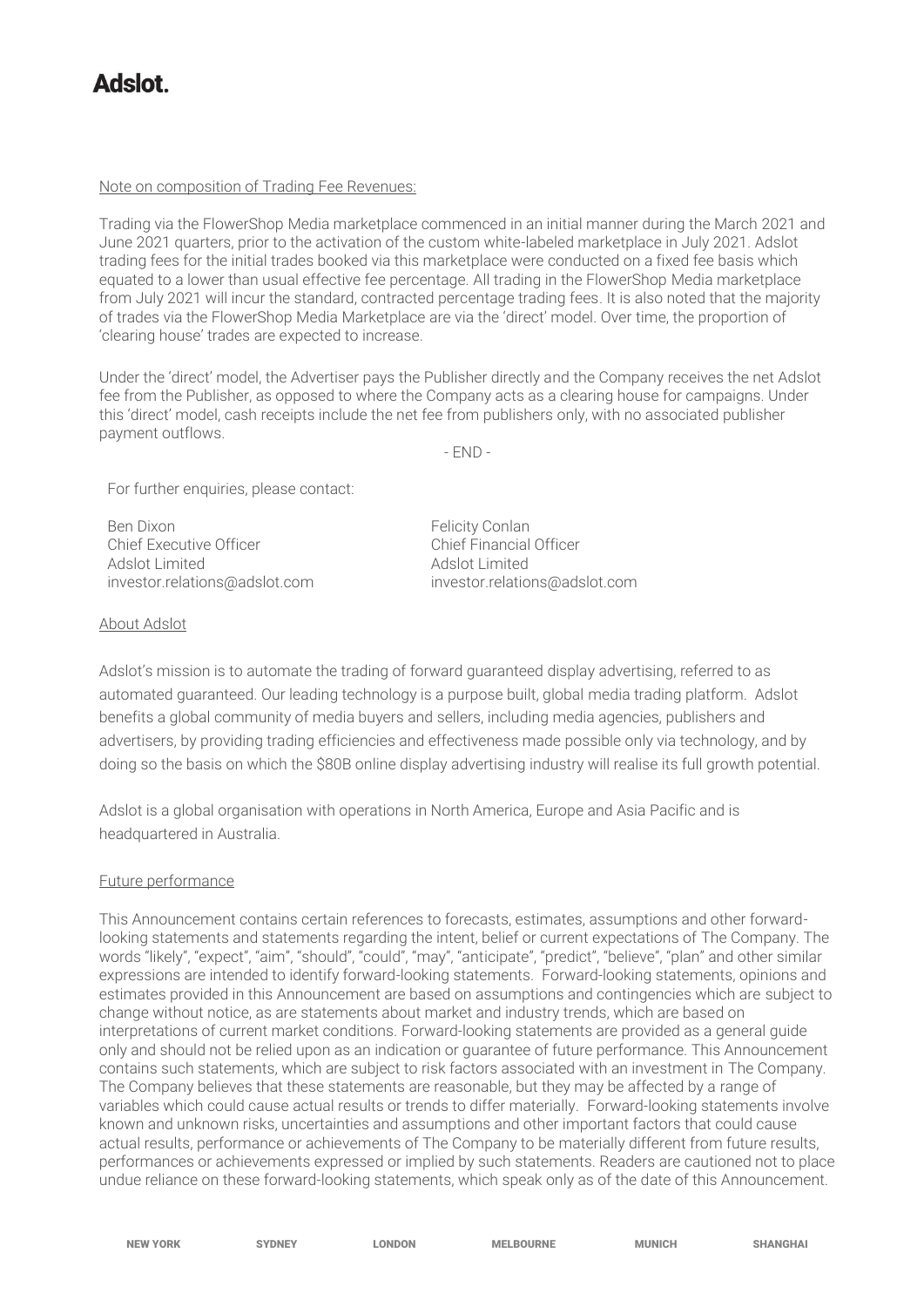### **Appendix 4C**

# **Quarterly cash flow report for entities subject to Listing Rule 4.7B**

| Name of entity |                                   |
|----------------|-----------------------------------|
| ADSLOT LTD     |                                   |
| <b>ABN</b>     | Quarter ended ("current quarter") |
| 70 001 287 510 | 30 June 2021                      |

| <b>Consolidated statement of cash flows</b> |                                                   | <b>Current quarter</b><br>\$A'000 | Year to date (12<br>months)<br>\$A'000 |
|---------------------------------------------|---------------------------------------------------|-----------------------------------|----------------------------------------|
| 1.                                          | Cash flows from operating activities              |                                   |                                        |
| 1.1                                         | Receipts from customers                           | 3,335                             | 13,556                                 |
| 1.2                                         | Payments for                                      |                                   |                                        |
|                                             | staff costs<br>(a)                                | (1, 924)                          | (7, 405)                               |
|                                             | (b)<br>research and development                   |                                   |                                        |
|                                             | publishers<br>(c)                                 | (649)                             | (4,631)                                |
|                                             | other cost of sales<br>(d)                        | (379)                             | (1, 449)                               |
|                                             | advertising and marketing<br>(e)                  | (7)                               | (40)                                   |
|                                             | (f)<br>other working capital/overheads            | (800)                             | (1,944)                                |
| 1.3                                         | Dividends received (see note 3)                   |                                   |                                        |
| 1.4                                         | Interest received                                 |                                   | 12                                     |
| 1.5                                         | Interest and other costs of finance paid          | (26)                              | (103)                                  |
| 1.6                                         | Income taxes received/ (paid)                     |                                   |                                        |
| 1.7                                         | Government grants and tax incentives              | 193                               | 1,714                                  |
| 1.8                                         | Other (provide details if material)               |                                   |                                        |
| 1.9                                         | Net cash from / (used in) operating<br>activities | (256)                             | (289)                                  |

| 2.  |                             | Cash flows from investing activities |       |         |
|-----|-----------------------------|--------------------------------------|-------|---------|
| 2.1 | Payments to acquire or for: |                                      |       |         |
|     | (a)                         | entities                             | -     |         |
|     | (b)                         | businesses                           | -     |         |
|     | $\left( \mathrm{c}\right)$  | property, plant and equipment        | -     | (9)     |
|     | (d)                         | investments                          |       |         |
|     | (e)                         | intellectual property                | (738) | (1,772) |
|     | (f)                         | other non-current assets             |       |         |

ASX Listing Rules Appendix 4C (17/07/20) Page 1 + See chapter 19 of the ASX Listing Rules for defined terms.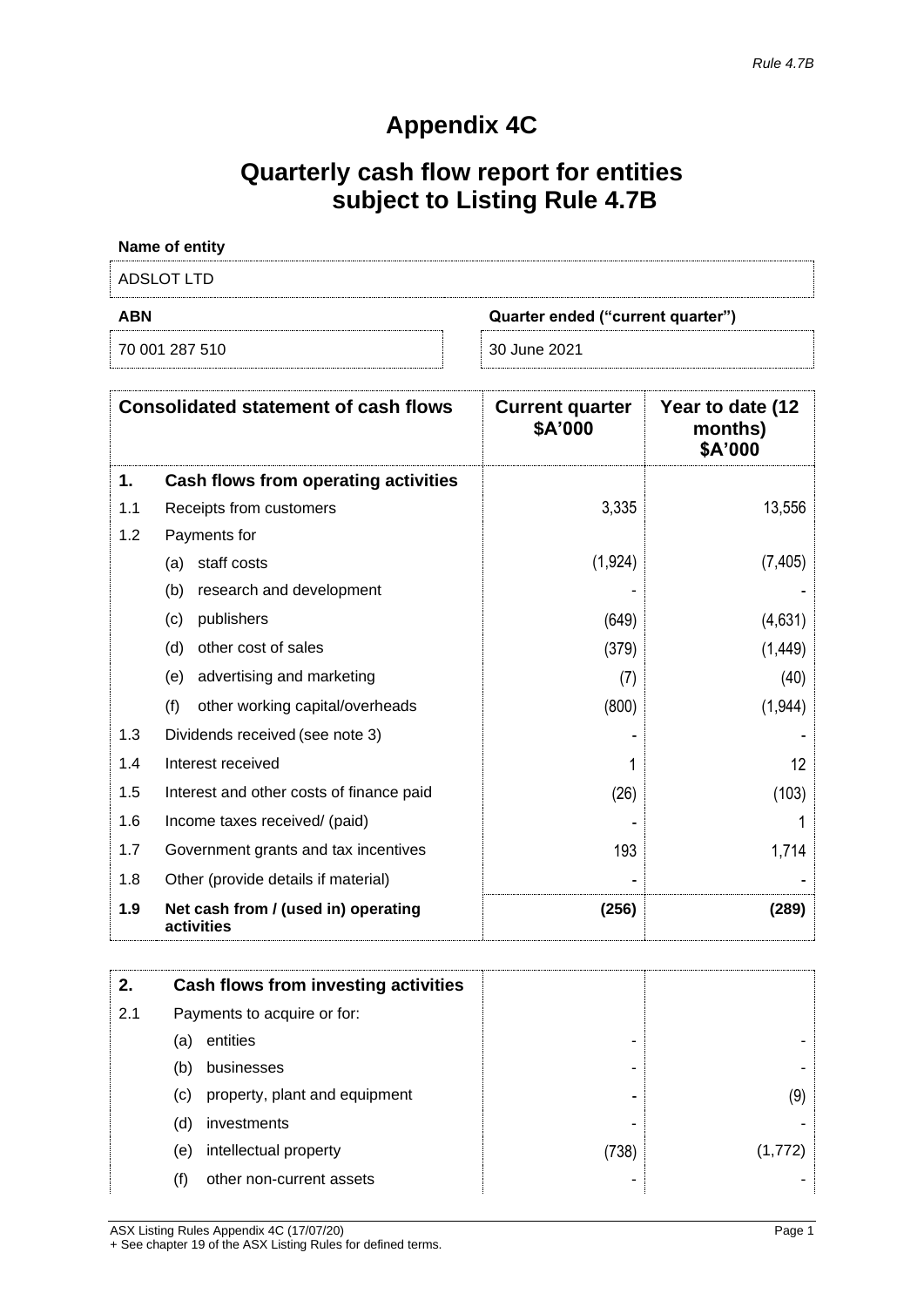| <b>Consolidated statement of cash flows</b> |                                                   | <b>Current quarter</b><br>\$A'000 | Year to date (12<br>months)<br>\$A'000 |
|---------------------------------------------|---------------------------------------------------|-----------------------------------|----------------------------------------|
| 2.2                                         | Proceeds from disposal of:                        |                                   |                                        |
|                                             | entities<br>(a)                                   |                                   |                                        |
|                                             | (b)<br>businesses                                 |                                   |                                        |
|                                             | property, plant and equipment<br>(c)              |                                   |                                        |
|                                             | (d)<br>investments                                |                                   |                                        |
|                                             | intellectual property<br>(e)                      |                                   |                                        |
|                                             | (f)<br>other non-current assets                   |                                   |                                        |
| 2.3                                         | Cash flows from loans to other entities           |                                   |                                        |
| 2.4                                         | Dividends received (see note 3)                   |                                   |                                        |
| 2.5                                         | Other (provide details if material)               |                                   |                                        |
| 2.6                                         | Net cash from / (used in) investing<br>activities | (738)                             | (1,781)                                |

| 3.   | Cash flows from financing activities                                                          |       |       |
|------|-----------------------------------------------------------------------------------------------|-------|-------|
| 3.1  | Proceeds from issues of equity securities<br>(excluding convertible debt securities)          |       | 4,002 |
| 3.2  | Proceeds from issue of convertible debt<br>securities                                         |       |       |
| 3.3  | Proceeds from exercise of options                                                             |       |       |
| 3.4  | Transaction costs related to issues of<br>equity securities or convertible debt<br>securities |       | (279) |
| 3.5  | Proceeds from borrowings                                                                      |       | 164   |
| 3.6  | Repayment of borrowings                                                                       | (142) | (142) |
| 3.7  | Transaction costs related to loans and<br>borrowings                                          |       |       |
| 3.8  | Dividends paid                                                                                |       |       |
| 3.9  | Other (Leased assets)                                                                         | (263) | (773) |
| 3.10 | Net cash from / (used in) financing<br>activities                                             | (405) | 2,972 |

|     | Net increase / (decrease) in cash and<br>cash equivalents for the period |       |       |
|-----|--------------------------------------------------------------------------|-------|-------|
| 4.1 | Cash and cash equivalents at beginning of<br>period                      | 8.128 | 6,160 |
| 4.2 | Net cash from / (used in) operating<br>activities (item 1.9 above)       | (256) | (289) |
| 4.3 | Net cash from / (used in) investing activities<br>(item 2.6 above)       | (738) | 1.781 |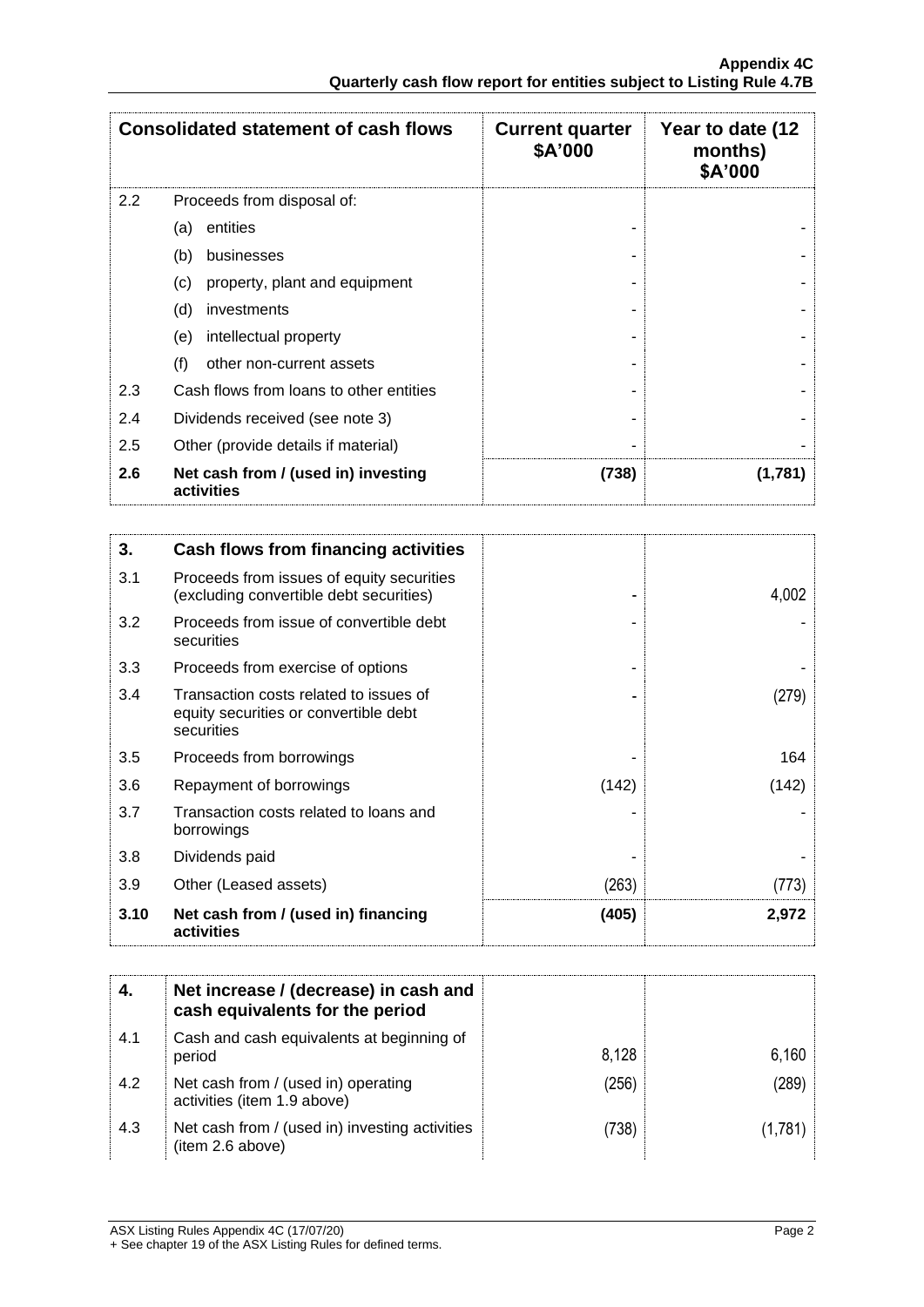| <b>Consolidated statement of cash flows</b> |                                                                    | <b>Current quarter</b><br>\$A'000 | Year to date (12<br>months)<br>\$A'000 |
|---------------------------------------------|--------------------------------------------------------------------|-----------------------------------|----------------------------------------|
| 4.4                                         | Net cash from / (used in) financing activities<br>item 3.10 above) | (405)                             | 2.972                                  |
| 4.5                                         | Effect of movement in exchange rates on<br>cash held               | 98                                | (235)                                  |
| 4.6                                         | Cash and cash equivalents at end of<br>period                      | 6,827                             | 6,827                                  |

| 5.  | Reconciliation of cash and cash<br>equivalents<br>at the end of the quarter (as shown in the<br>consolidated statement of cash flows) to the<br>related items in the accounts | <b>Current quarter</b><br>\$A'000 | <b>Previous quarter</b><br>\$A'000 |
|-----|-------------------------------------------------------------------------------------------------------------------------------------------------------------------------------|-----------------------------------|------------------------------------|
| 5.1 | <b>Bank balances</b>                                                                                                                                                          | 6,412                             | 7,603                              |
| 5.2 | Call deposits                                                                                                                                                                 | 415                               | 525                                |
| 5.3 | Bank overdrafts                                                                                                                                                               |                                   |                                    |
| 5.4 | Other (provide details)                                                                                                                                                       |                                   |                                    |
| 5.5 | Cash and cash equivalents at end of<br>quarter (should equal item 4.6 above)                                                                                                  | 6,827                             | 8.128                              |

| 6.  | Payments to related parties of the entity and their<br>associates                                                                                           | <b>Current quarter</b><br><b>\$A'000</b> |
|-----|-------------------------------------------------------------------------------------------------------------------------------------------------------------|------------------------------------------|
| 6.1 | Aggregate amount of payments to related parties and their<br>associates included in item 1                                                                  | 143                                      |
| 6.2 | Aggregate amount of payments to related parties and their<br>associates included in item 2                                                                  |                                          |
|     | Note: if any amounts are shown in items 6.1 or 6.2, your quarterly activity report must include a description of, and an<br>explanation for, such payments. |                                          |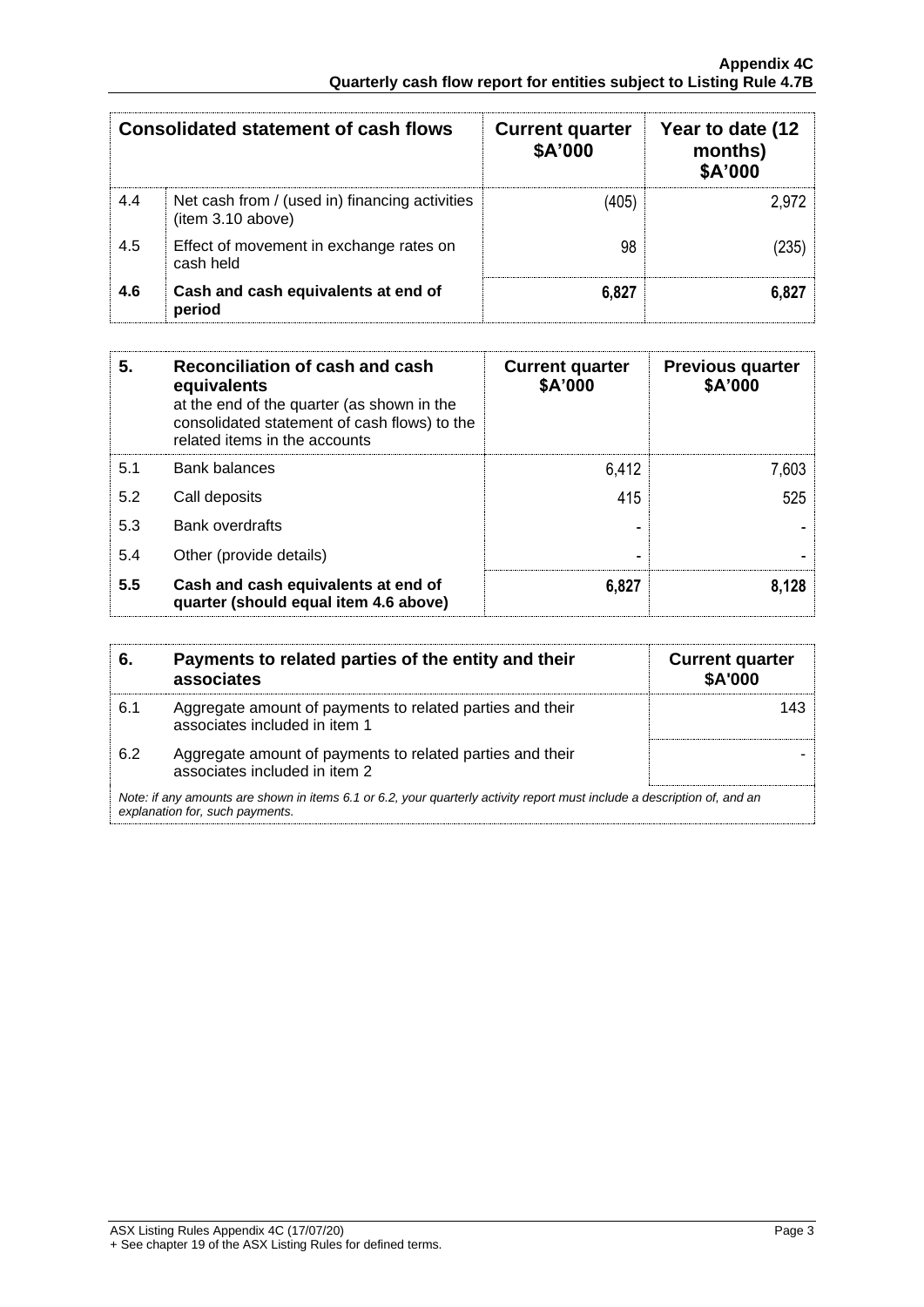| 7.                                                                                                                                                                                                                                                                                                                                                                                                                                                                                                                                                                                                                                                                                           | <b>Financing facilities</b><br>Note: the term "facility' includes all forms of financing<br>arrangements available to the entity.<br>Add notes as necessary for an understanding of the<br>sources of finance available to the entity.                                                                                                               | <b>Total facility</b><br>amount at quarter<br>end<br>\$A'000 | Amount drawn at<br>quarter end<br>\$A'000 |
|----------------------------------------------------------------------------------------------------------------------------------------------------------------------------------------------------------------------------------------------------------------------------------------------------------------------------------------------------------------------------------------------------------------------------------------------------------------------------------------------------------------------------------------------------------------------------------------------------------------------------------------------------------------------------------------------|------------------------------------------------------------------------------------------------------------------------------------------------------------------------------------------------------------------------------------------------------------------------------------------------------------------------------------------------------|--------------------------------------------------------------|-------------------------------------------|
| 7.1                                                                                                                                                                                                                                                                                                                                                                                                                                                                                                                                                                                                                                                                                          | Loan facilities (i)                                                                                                                                                                                                                                                                                                                                  | 172                                                          | 172                                       |
| 7.2                                                                                                                                                                                                                                                                                                                                                                                                                                                                                                                                                                                                                                                                                          | Credit standby arrangements                                                                                                                                                                                                                                                                                                                          |                                                              |                                           |
| 7.3                                                                                                                                                                                                                                                                                                                                                                                                                                                                                                                                                                                                                                                                                          | Other (please specify)                                                                                                                                                                                                                                                                                                                               |                                                              |                                           |
| 7.4                                                                                                                                                                                                                                                                                                                                                                                                                                                                                                                                                                                                                                                                                          | <b>Total financing facilities</b>                                                                                                                                                                                                                                                                                                                    | 172                                                          | 172                                       |
| 7.5                                                                                                                                                                                                                                                                                                                                                                                                                                                                                                                                                                                                                                                                                          | Unused financing facilities available at quarter end                                                                                                                                                                                                                                                                                                 |                                                              |                                           |
| 7.6                                                                                                                                                                                                                                                                                                                                                                                                                                                                                                                                                                                                                                                                                          | Include in the box below a description of each facility above, including the lender, interest<br>rate, maturity date and whether it is secured or unsecured. If any additional financing<br>facilities have been entered into or are proposed to be entered into after quarter end,<br>include a note providing details of those facilities as well. |                                                              |                                           |
| (i) The Group's US subsidiary Adslot Inc applied for and received two Paycheck Protection<br>Program loans through HSBC USA. They are no fee loans backed by the US Federal<br>Government for businesses impacted by Covid-19. The loans are for a two-year period, at<br>1.00% fixed interest rate and the loan payments deferred for the first six months or till any<br>loan forgiveness is finalised. No collateral or guarantees were required. The Group received<br>full forgiveness of the first loan in the quarter and is expecting full forgiveness of the second<br>loan in the current financial year, as the loans were utilised for expenditure allowable for<br>forgiveness. |                                                                                                                                                                                                                                                                                                                                                      |                                                              |                                           |

| 8.  |                                                                                                                                                                                                                                 | Estimated cash available for future operating activities                                                                                       | \$A'000 |
|-----|---------------------------------------------------------------------------------------------------------------------------------------------------------------------------------------------------------------------------------|------------------------------------------------------------------------------------------------------------------------------------------------|---------|
| 8.1 |                                                                                                                                                                                                                                 | Net cash from / (used in) operating activities (item 1.9)                                                                                      | (256)   |
| 8.2 |                                                                                                                                                                                                                                 | Cash and cash equivalents at quarter end (item 4.6)                                                                                            | 6,827   |
| 8.3 |                                                                                                                                                                                                                                 | Unused finance facilities available at quarter end (item 7.5)                                                                                  |         |
| 8.4 |                                                                                                                                                                                                                                 | Total available funding (item $8.2 +$ item $8.3$ )                                                                                             | 6,827   |
| 8.5 | Estimated quarters of funding available (item 8.4 divided by<br>item 8.1)                                                                                                                                                       |                                                                                                                                                | 26.7    |
|     | Note: if the entity has reported positive net operating cash flows in item 1.9, answer item 8.5 as "N/A". Otherwise, a<br>figure for the estimated guarters of funding available must be included in item 8.5.                  |                                                                                                                                                |         |
| 8.6 | If item 8.5 is less than 2 quarters, please provide answers to the following questions:                                                                                                                                         |                                                                                                                                                |         |
|     | 8.6.1                                                                                                                                                                                                                           | Does the entity expect that it will continue to have the current level of net operating<br>cash flows for the time being and, if not, why not? |         |
|     | Answer:                                                                                                                                                                                                                         |                                                                                                                                                |         |
|     | 8.6.2<br>Has the entity taken any steps, or does it propose to take any steps, to raise further<br>cash to fund its operations and, if so, what are those steps and how likely does it<br>believe that they will be successful? |                                                                                                                                                |         |
|     | Answer:                                                                                                                                                                                                                         |                                                                                                                                                |         |
|     |                                                                                                                                                                                                                                 |                                                                                                                                                |         |